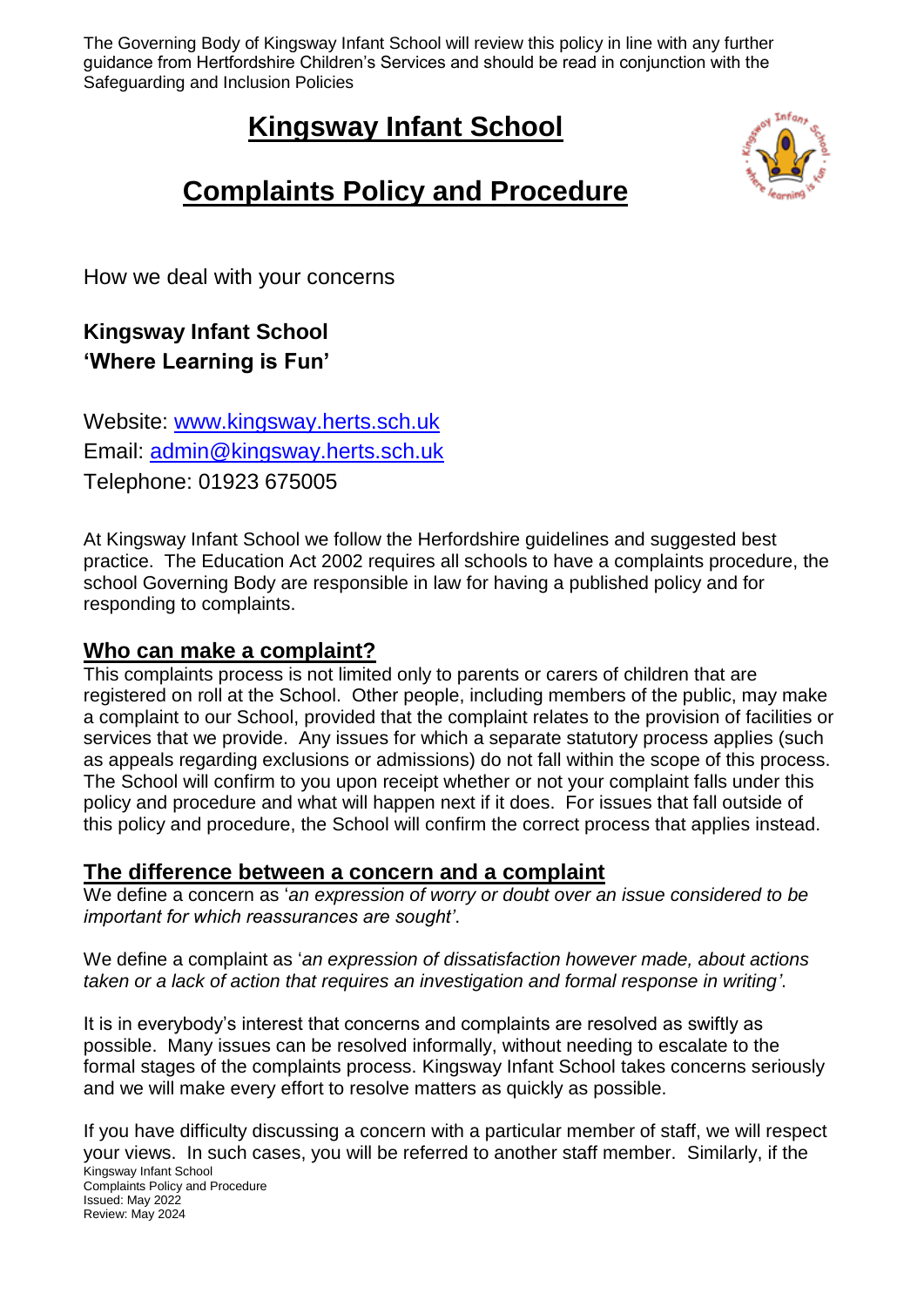member of staff directly involved feels unable to deal with your concerns, you will be referred to another staff member. The member of staff may be more senior but does not have to be. The ability to consider the concern objectively and impartially is the most important factor.

Kingsway Infant School understands however, that there are some occasions when people only wish to raise their concerns formally. In such instances, the School will attempt to resolve the issue(s) internally, through the stages outlined within this complaints policy and procedure.

#### **How to raise a concern or make a complaint**

A concern or complaint can be made in person, in writing or by telephone. They may also be made by a third party acting on behalf on a complainant, provided that the third party is able to demonstrate to the School that they have the appropriate consent to do so. Concerns should be raised with either the Class Teacher, member of the Senior Leadership Team, or another appropriate member of staff such as the Inclusion Coordinator (INCo). If the issue remains unresolved, the next step is to make a formal complaint.

Complainants should not approach individual Governors to raise concerns or complaints. They have no power to act on an individual basis and it may also prevent them from considering complaints at Stage 2 of the formal complaints process. In the event that a Governor is approached by a complainant, they should signpost the complainant back to the most appropriate person. This could be the Class Teacher, member of the Senior Leadership Team, Headteacher or Chair of Governors, depending on which stage the complaint has reached.

Complaints against School staff (except the Headteacher) should be made in the first instance, to the Headteacher via the School Office*.* They should be marked Private and Confidential.

Complaints regarding the Headteacher should be addressed to the Chair of Governors and submitted via the School Office. They should be marked as Private and Confidential. The School Office will ensure that the Chair of Governors receives this promptly.

Complaints about the Chair of Governors, any individual Governor or the whole Governing Body should be addressed to the Clerk to the Governing Body and submitted to the School Office. They should be marked Private and Confidential. The School Office will ensure that the Clerk receives this promptly.

For ease of use, a template complaint form has been included within this complaints policy and procedure (Appendix 2). If you require help to complete the form, you should contact the School Office. You can also ask third party organisations like the Citizens Advice Bureau or an Independent Advocate to help you. Kingsway Infant School will ensure that all formal complaints are documented in writing to ensure that the issues being complained about and the complainant's desired outcomes are clear. Complainants will be asked to submit their complaint in writing, either by sending an email or a letter via the School Office or by completing the School's formal complaint form.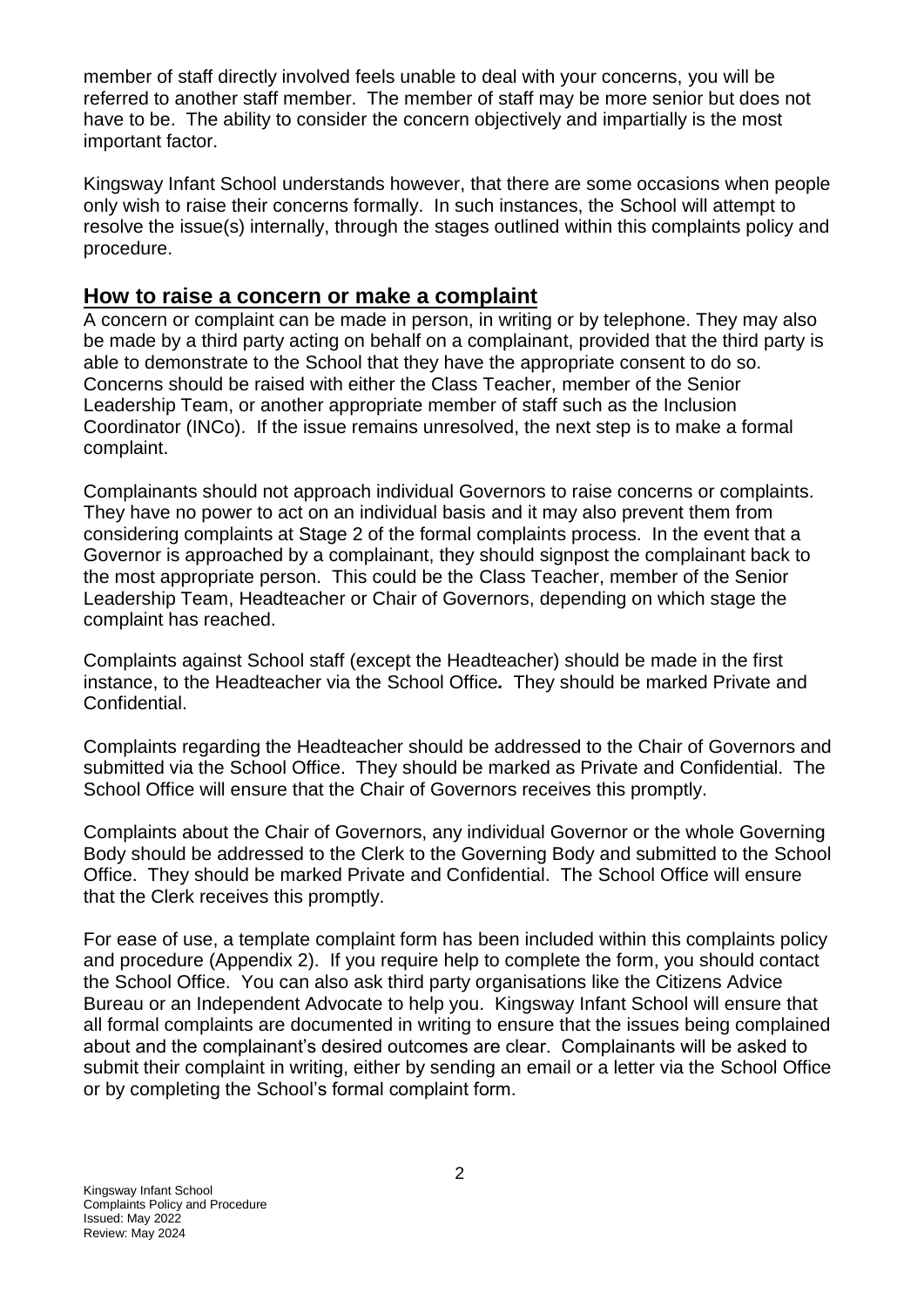In accordance with equality law, as outlined above, the School will consider making reasonable adjustments if required, to enable complainants to access and complete this complaints process. This includes providing information in alternative formats, assisting complainants in raising a formal complaint or holding meetings in accessible locations.

If a complainant is unable to submit their complaint in writing, the School will ensure that the issues being complained about and the outcomes being requested are documented in writing. The School may do this in either of the following ways:

- Invite the complainant to a meeting with the Headteacher or Chair of Governors (depending on what stage the complaint has reached) and a Notetaker. The Notetaker will document the issues being complained about and the complainant's desired outcomes, as discussed and agreed during the course of the meeting. At the end of the meeting, the complainant will be given a copy of the notes of the meeting containing this information and the School will retain the original copy for the purpose of investigating the complaint(s).
- Signpost the complainant to independent support, including Advocacy. Advocates provide qualified, independent support for people that have difficulty understanding information and advice or who would like support in communicating their views. Advocates can help complainants to formulate their complaint and then submit it on their behalf and support them through the complaints process. POhWER was founded in Hertfordshire in 1996. They deliver services in Hertfordshire as part of the HertsHelp service, in partnership with a wide range of voluntary sector organisations, including Advocacy. It is a free and impartial service. Their contact details are as follows:

POhWER Telephone: 0300 456 2370 Text: send the word 'pohwer' with your name and number to 81025 Email: [pohwer@pohwer.net](mailto:pohwer@pohwer.net) Skype: pohwer.advocacy Post: PO Box 14043, Birmingham, B6 9BL

#### **Anonymous complaints**

Kingsway Infant School will not normally investigate anonymous complaints. In such instances, the Headteacher and/or the Chair of Governors will determine whether the complaint warrants an investigation and will ensure that this is completed, if so. The outcome of the investigation cannot be shared with the complainant, as the School will not know who they are and therefore, the School cannot ascertain whether or not the person is entitled to have confidential information regarding the complaint investigation shared with them.

#### **Timescales**

All complaints must be raised within three months of an incident or event. Where a series of associated incidents have occurred, the complaint must be raised within three months of the last of these incidents. Kingsway Infant School will consider exercising the discretion to consider matters raised outside of this timeframe, only if the School deems that exceptional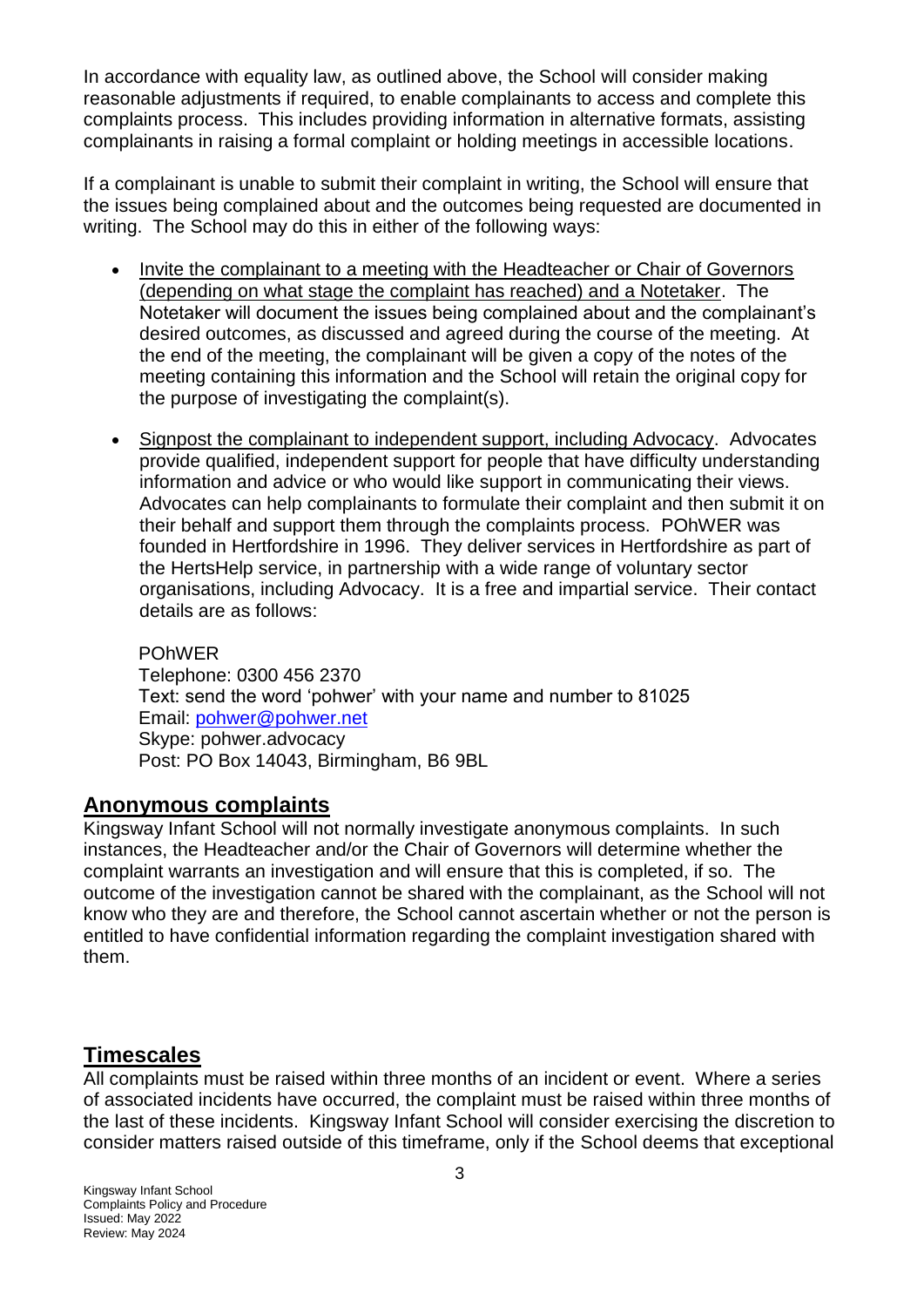circumstances apply. To enable the School to make this decision, the complainant will be asked to explain their reasons as to why they have taken longer than three months to raise their complaint. If the complainant does not provide any explanation or the School deems that the explanation given is not compelling or exceptional enough to warrant the issue(s) being investigated as a late complaint, the School will confirm this in writing and take no further action.

## **Complaints received outside of term time**

Kingsway Infant School will consider any complaints made outside of term time to have been received on the first School day after the holiday period. The School will send the complainant an acknowledgement of their complaint, confirming the date of receipt, what will happen next and the timescale that applies. This will differ depending on what stage of the complaints process has been reached.

## **Scope of this Complaints Policy and Procedure**

This policy and procedure only applies to complaints about the provision of facilities or services by Kingsway Infant School.

Some examples of issues that may be complained about are as follows:

- Complaints from individuals, including members of the public, about the provision of facilities or services by the School.
- Issues from parents or carers of children who attend the School.
- Complaints regarding pupil welfare and wellbeing.
- Complaints regarding bullying.
- Complaints regarding staff behaviour.
- A Governor complaining about a member of Staff.
- A member of Staff complaining about a Governor.
- A Governor complaining about another Governor.
- Complaints about the School's handling of a Subject Access Request (SAR) or a Freedom of Information (FOI) Request.

#### The following matters cannot be dealt with as a formal complaint:

- Complaints about pupil behaviour outside of School hours, e.g. weekends and holiday periods – such issues are not the School's responsibility.
- Complaints regarding third parties using or hiring School premises third party providers should have their own complaints process and you should contact them directly.
- Complaints about the School carrying out a statutory duty, e.g. making a Child Protection referral – the School's complaints process cannot be invoked to stop it from doing something it has a duty to do.
- Matters likely to require a Child Protection Investigation Complaints about Child Protection matters are handled under the School's Child Protection and Safeguarding Policy and in accordance with relevant statutory guidance.
- A member of staff complaining about another member of staff refer to the School's Internal Grievance Procedures.
- A member of staff complaining about an action or a decision of the School's Full Governing Body - the Governing Body will have already given the matter full consideration.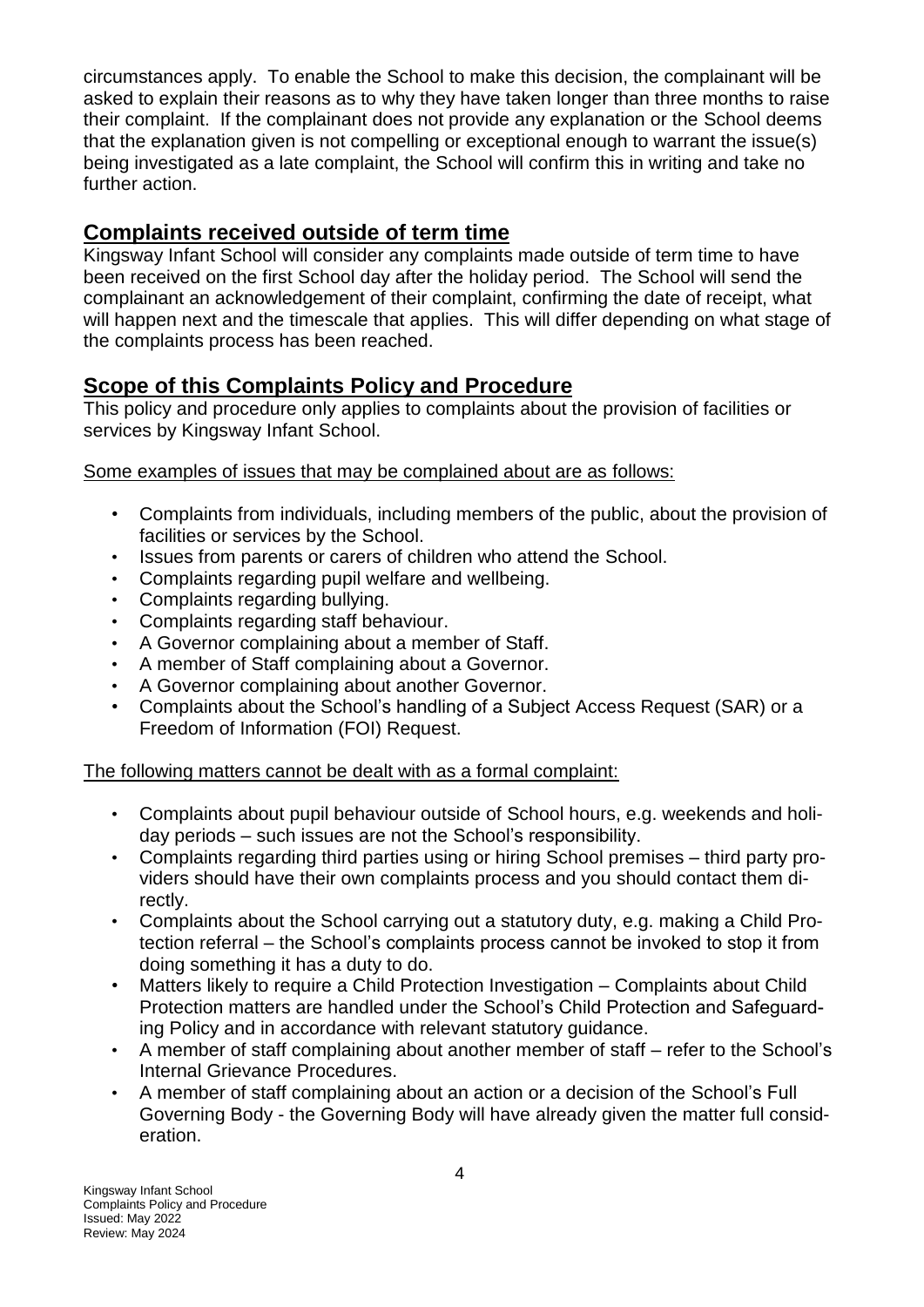- Whistleblowing refer to the School's Internal Whistleblowing Procedure for all employees, including temporary staff and contractors. The Secretary of State for Education is the prescribed person for matters relating to education for Whilstleblowing in education who do not wish to raise matters directly with their employer. Referrals can be made at [www.education.gov.uk/contactus](http://www.education.gov.uk/contactus)
- Complaints regarding internal management decisions, e.g. Class and Teacher Allocations and School Session Time changes.
- National Curriculum content contact the Department for Education at [www.educa](http://www.education.gov.uk/contactus)[tion.gov.uk/contactus](http://www.education.gov.uk/contactus)
- Complaints about a decision or process that has been subject to a full consultation and subsequently approved by the Full Governing Body – the Governing Body has already given the matter full consideration and respondents have had the opportunity through the consultation process to put forward their views.
- Unsuccessful School admission applications may ultimately be appealed to an Independent Appeal Panel.
- Complaints about Fixed-Term or Permanent Exclusions Permanent Exclusions may ultimately be appealed to an Independent Review Panel (IRP). For Fixed Term Exclusions, representations can be made to the Chair of Governors outside the provisions of the complaints process.

If other bodies are looking into aspects of a complaint, for example the Police, the Local Authority (LA) Safeguarding Teams or a Tribunal, this may impact on the School's ability to adhere to the timescales set out within this policy and procedure or may result in the process being suspended until the other relevant body has concluded its enquiries.

If a complainant commences legal action against Kingsway Infant School in relation to their complaint, we will consider whether to suspend the complaints process until the legal proceedings have concluded. The School will only consider investigating the complaint after the conclusion of legal proceedings if those proceedings did not address the issues at the heart of the complaint.

#### **Resolving complaints**

At each stage of this process, Kingsway Infant School will aim to resolve the complaint. If appropriate, we will acknowledge that the complaint is upheld, in whole or in part. In addition, we may offer one or more of the following if it is deemed appropriate and necessary:

- An explanation.
- An admission that the situation could have been handled differently or better.
- An assurance that we will try to ensure the event(s) complained of will not recur.
- An explanation of the steps that have been or will be taken to help ensure that it will not happen again and an indication of the timescales within which any changes will be made.
- An undertaking to review relevant School policies in light of the complaint.
- An apology.

## **Withdrawal of a Complaint**

If a complainant wishes to withdraw their complaint, they must inform the School. Kingsway Infant School will ask them to confirm this in writing. If they are unable to do this however,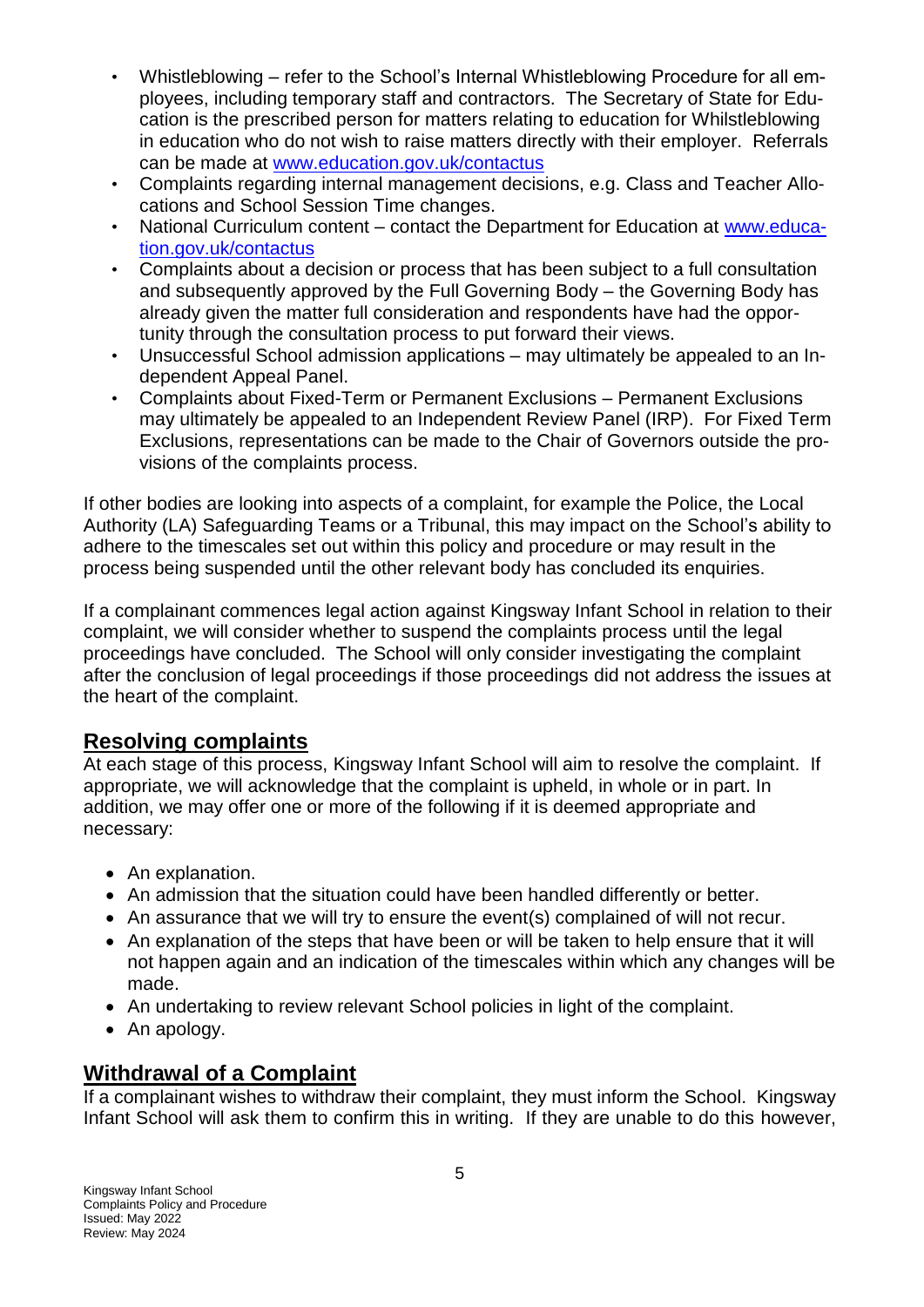the School will write to them to confirm that their complaint has been withdrawn, in accordance with their wishes.

#### **Stage 1**

Formal complaints must be made to the Headteacher in the first instance (unless the complaint is about the Headteacher) via the School office. If you are unable to submit your complaint in writing by email or letter or by using the formal complaint form, the School will follow the steps set out on pages 2 and 3 of this policy and procedure, by offering to meet you and/or signposting you to a free and impartial Advocacy and Support Service.

The Headteacher will record the date the complaint was received and will acknowledge receipt of the complaint in writing (either by letter or email) within 3 School days.

Within this response, the Headteacher will seek to clarify the nature of the complaint, ask what remains unresolved and what outcome(s) the complainant would like to see. The Headteacher will consider whether a face to face meeting is the most appropriate way of doing this. The Headteacher can delegate the investigation of the complaint to another member of the School's Senior Leadership Team, but not the decision(s) to be taken.

During the investigation, the Headteacher (or Investigator) will:

- Interview those involved in the matter and/or those complained of, allowing them to be accompanied if they wish. The decision in terms of who should be interviewed and how is up to the Headteacher (or Investigator).
- Keep a written record of any meetings or interviews in relation to their investigation.

Once the investigation has been concluded, the Headteacher will provide a formal written response within 10 School days from the date of receipt of the complaint. If the Headteacher is unable to meet this deadline for whatever reason, they will provide the complainant with an update and a revised response date.

The response will detail the actions taken to investigate the complaint and will provide a full explanation of the decision(s) made and the reasoning behind them.

Where appropriate and possible, the response will include details of actions Kingsway Infant School will take to hopefully resolve the complaint.

The Headteacher will advise the complainant how they may escalate their complaint should they remain dissatisfied with the outcome of Stage 1.

If the complaint is about the Headteacher, or a member of the Governing Body (including the Chair or Vice-Chair of Governors), a suitably skilled Governor will be appointed to complete all of the required actions at Stage 1 as set out above.

Complaints about the Headteacher or a member of the Governing Body must be made to the Clerk, via the School Office.

If the complaint is:

• jointly about the Chair and Vice Chair of Governors,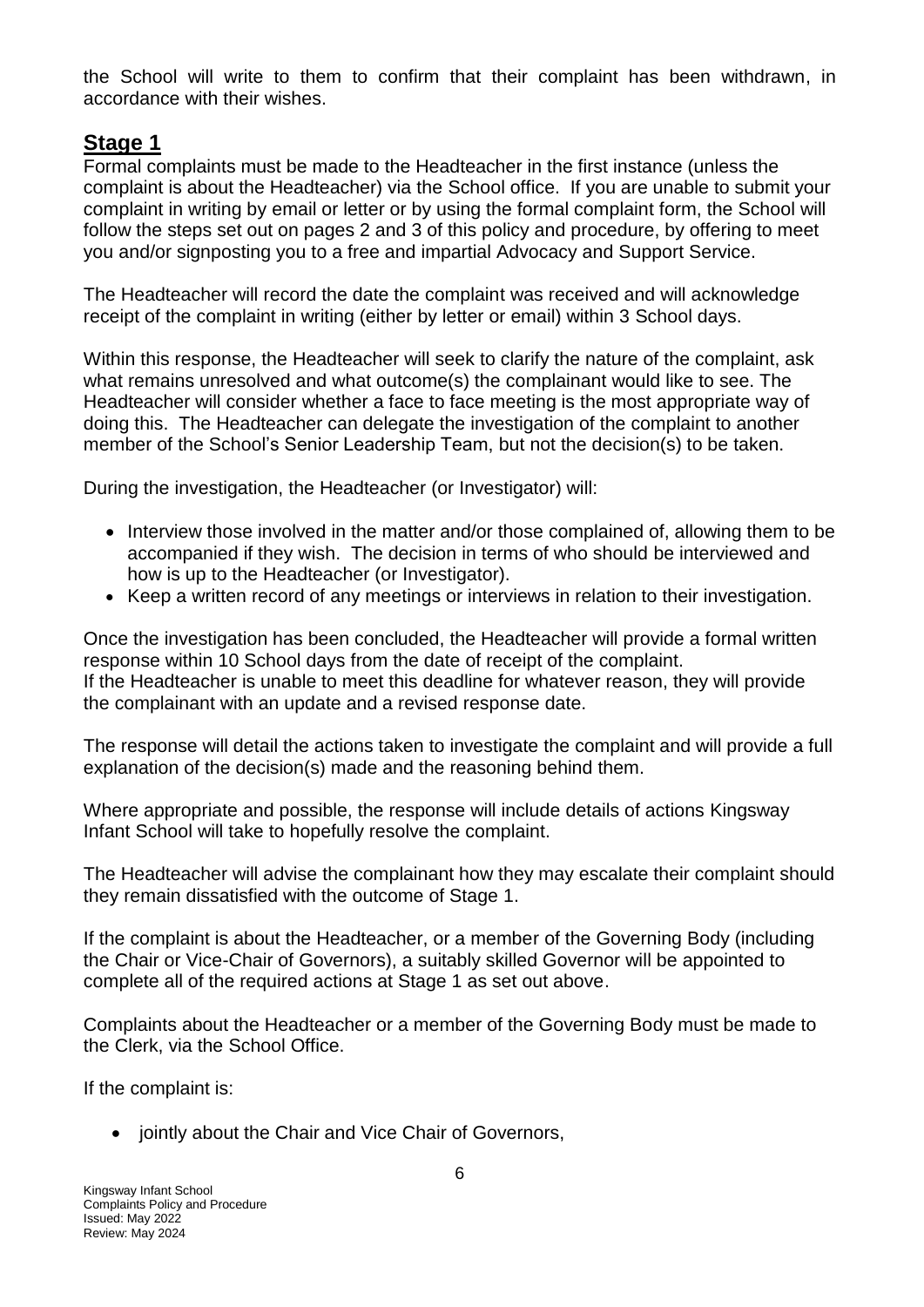- the majority of the Governing Body or
- the entire Governing Body,

Stage 1 will be considered by an Independent Investigator appointed by the Clerk to the Governing Body. This person could be a Governor from another School. At the conclusion of their investigation, the Independent Investigator will provide a formal written response to the complainant.

If the complainant is dissatisfied with the Stage 1 response to their complaint, they have 10 School days in which to request escalation to Stage 2 of the complaints process.

Escalation requests made outside of this timeframe do not have to be accepted.

If the request is late, the complainant will be asked to explain why they have taken longer than 10 School days to request escalation of their complaint to the next stage. If the complainant does not provide any explanation or the School deems that the explanation given is not compelling or exceptional enough to warrant accepting the escalation request out of timescale, the School will confirm this in writing and take no further action.

## **Stage 2**

#### **Governors Complaint Panel Hearing**

If the complainant is dissatisfied with the outcome at Stage 1 and wishes to take the matter further, they can escalate the complaint to Stage 2 – where the complaint is heard by a Panel of Governors. The Panel is comprised of 3 impartial Governors, usually from the School's Governing Body. In exceptional circumstances however, a decision may be taken to use Governors from other Schools to make up the Panel. Stage 2 is the final stage of the School's complaints process.

A request to escalate to Stage 2 must be made by the complainant to the Chair of the Governing Body (or the Clerk to the Governing Body if the complaint is about the Chair) via the School office, within 10 School days of the Stage 1 response being issued.

The Chair of Governors (or the Clerk) will record the date the Stage 2 escalation request is received and acknowledge receipt of the request in writing (either by letter or email) within 3 School days.

Requests received outside of this timeframe will only be considered if the School deems that exceptional circumstances apply. Stage 2 will only consider complaints that have already been lodged and investigated at Stage 1. It is not an opportunity to raise new complaints. Any complainant wishing to do so must first complete Stage 1 of the School's complaints process.

The Chair of Governors (or the Clerk) will write to the complainant to inform them of the date of the Stage 2 Complaints Panel Hearing. They will aim to convene a Panel within 20 School days of receipt of the Stage 2 request. If this is not possible, they will provide an anticipated date and keep the complainant informed.

If the complainant rejects the offer of three proposed dates and without good reason, the Chair of Governors (or the Clerk) will decide when the Panel Hearing will be. It is permitted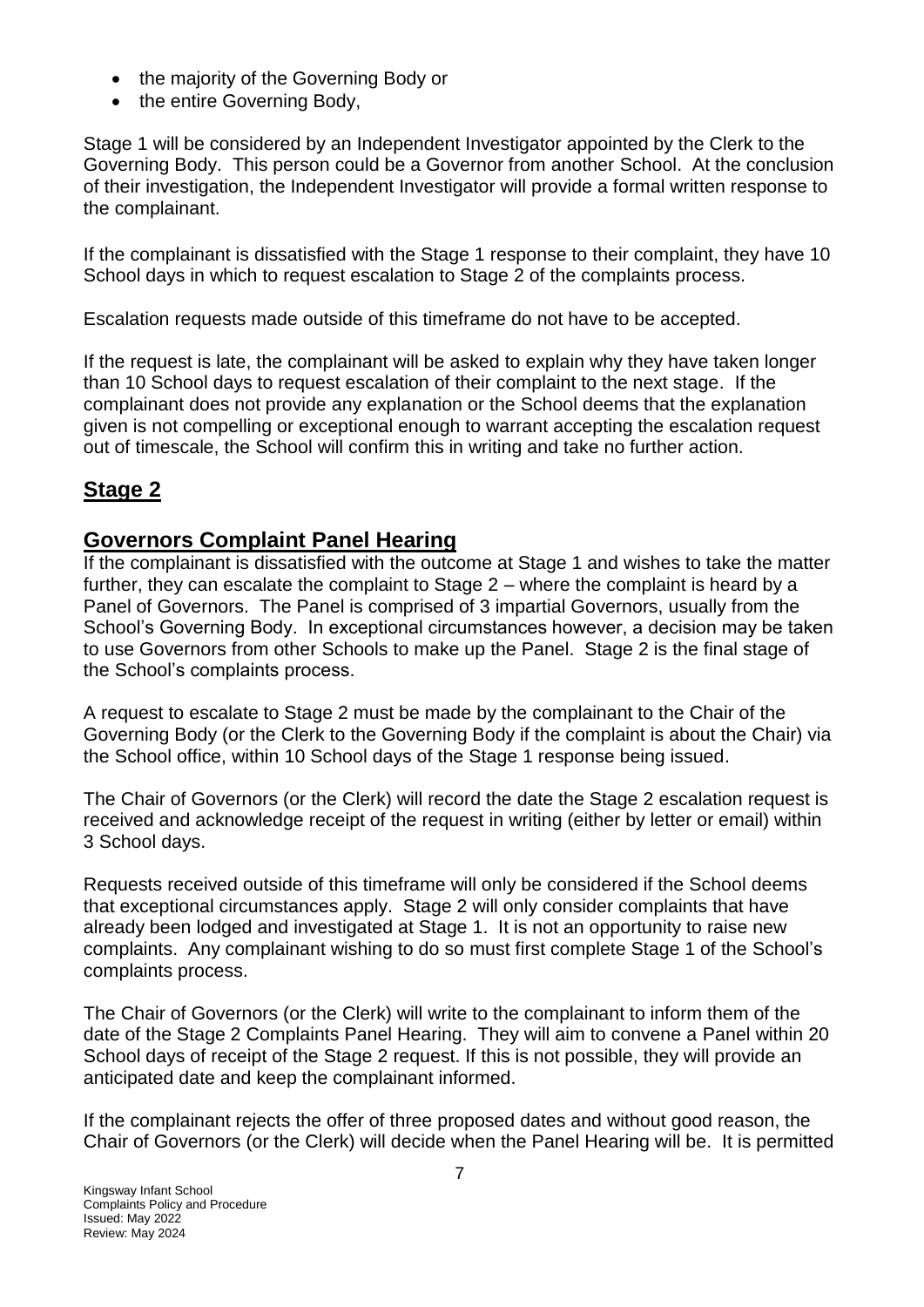to proceed in the complainant's absence on the basis that the Panel will consider all written submissions from both parties.

The Stage 2 Complaints Panel Hearing will consist of at least three Governors with no prior involvement or knowledge of the complaint. Prior to the meeting, they will decide amongst themselves who will serve as the Chair of the Panel. If there are fewer than three Governors from Kingsway Infant School available (for example due to sickness or other prior commitments), the Chair of Governors (or the Clerk) will source any additional, impartial Governors through another local School or through the Local Authority's Governor Services Unit, in order to make up the committee. On some occasions, a Panel comprised entirely of external Governors may be convened to hear the complaint at Stage 2. This will depend on the circumstances of the complaint and the decision will be made by the Chair of Governors (or the Clerk).

The Complaints Panel will decide whether to deal with the complaint by inviting parties to a Hearing or by way of written representations, but in making their decision they will be sensitive to the complainant's needs. The Hearing may take place with both parties present or attending separately at different times. Once again, this will depend on the circumstances of the complaint.

Both parties (i.e. the complainant and the respondent on behalf of the School) may bring someone along with them to provide support. This could be a friend, relative or independent supporter. Generally, whilst not prohibited, we do not encourage either party to bring Legal Representatives to the Panel Hearing as it is not a Court of Law and cross questioning is not permitted. All questioning throughout the Hearing is conducted by the Panel. Witnesses, including members of staff, may be invited to give evidence during the course of the Panel Hearing. They may also bring someone along with them to provide support, such as a friend, relative or independent supporter.

If a complaint is made regarding the behaviour or conduct of a member of staff and it is upheld in full or in part, this may result in some form of disciplinary action taking place. Where this is the case, complainants will be informed that the matter will be progressed through Staff Disciplinary Procedures, if appropriate, but the outcome(s) cannot be shared with them as this information is confidential between the employer and employee.

Representatives from the media are not permitted to attend a Stage 2 Complaints Panel Hearing.

At least 14 School days before the meeting, the Chair of Governors (or the Clerk) will:

- Confirm and notify the complainant (and the respondent on behalf of the School) of the date, time and venue of the Panel Hearing. Every effort should be made to try and ensure that that Hearing date and time is convenient for both parties and that the venue and proceedings are accessible. Please note however, that if the complainant rejects the offer of three proposed dates and without good reason, the Chair of Governors (or the Clerk) will decide when the Panel Hearing will be and it is permitted to proceed in the complainant's absence on the basis that the Panel will consider all written submissions from both parties. Similarly, if either party elects to leave the Hearing before it has finished, it is permitted to continue in their absence.
- Request copies of any further written material to be submitted to the Panel at least 7 School days before the meeting. Late evidence will not be accepted.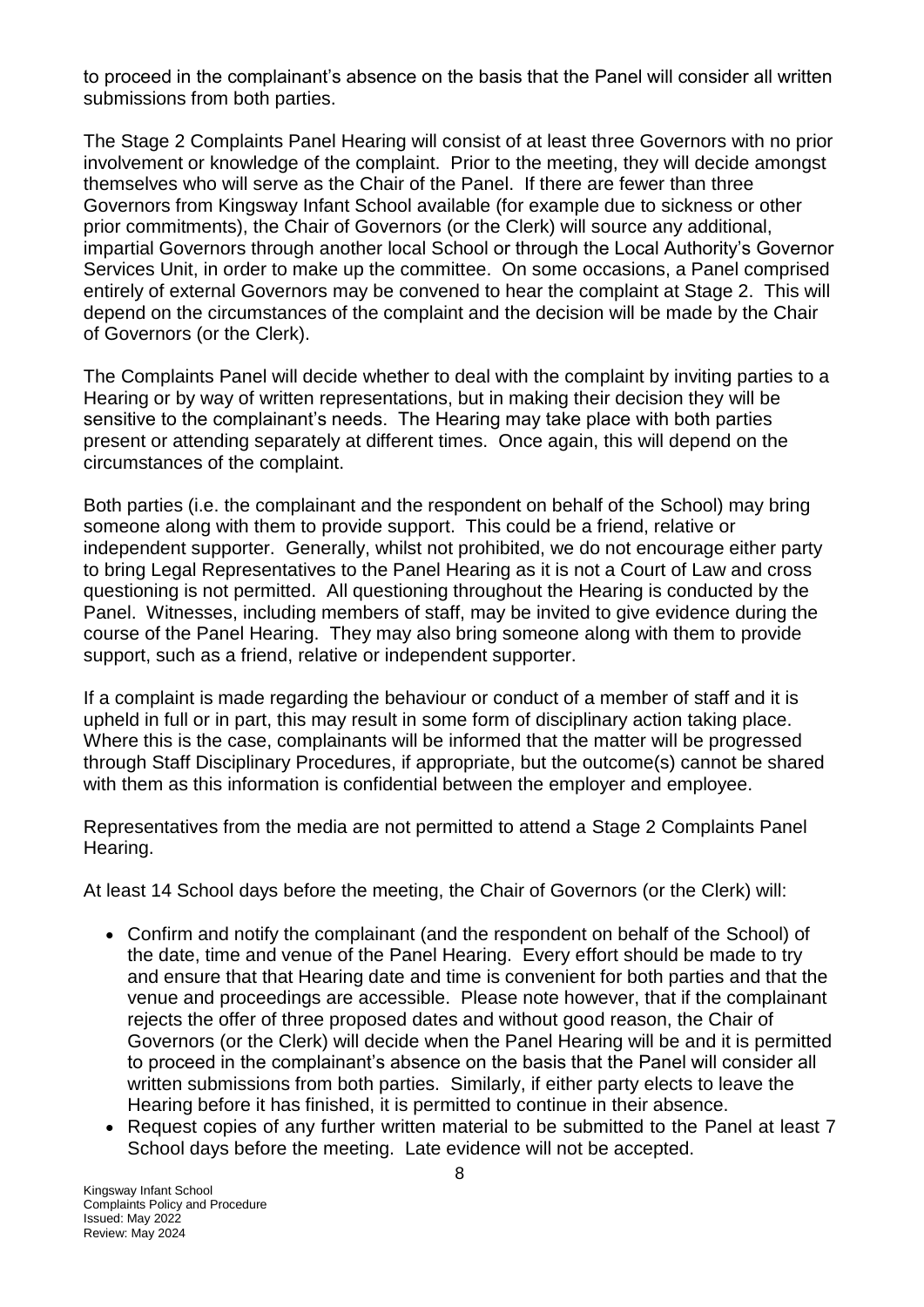Any written material submitted will be circulated to all parties at least 5 School days before the date of the Hearing. The Complaints Panel will not normally accept as evidence audio or video recordings of conversations that were obtained covertly and/or without the informed consent of all parties being recorded.

The Complaints Panel will not review any new complaints at this stage or consider evidence unrelated to the initial complaint that may have been included. Any new complaints must be dealt with at Stage 1 of the complaints process first.

The Stage 2 Complaints Panel Hearing will be held in private. Electronic recording of the Hearing is not normally permitted unless a complainant's own disability or special needs require a reasonable adjustment to be made. Complainants cannot insist on a Hearing being recorded without good reason. Prior knowledge and consent of all parties attending must be sought and obtained before recording of the Hearing can take place. Any request to audio or video record the meeting and whether this was consented to or not by all parties present should be documented in the Clerk's detailed notes of the Hearing. The final decision as to what reasonable adjustments will be made, if any, rests with the school.

The Stage 2 Complaints Panel will consider the complaint and all of the evidence presented by both parties. The Panel can:

- Uphold the complaint in full or in part.
- Reject the complaint in full or in part.
- Make a finding of No Judgement if there is insufficient evidence to reach a definitive conclusion.

If the complaint is upheld in full or in part, the Stage 2 Complaints Panel will:

- Decide on the appropriate action to be taken to try and resolve the complaint.
- Where appropriate, recommend changes to the School's systems or procedures to prevent the same or similar issues happening in the future.

The Chair of the Panel will provide the complainant and the respondent on behalf of the School with a full explanation of their decision and the reason(s) for it, in writing, within 5 School days of the Hearing.

The outcome letter to the complainant (and copied to the respondent on behalf of the School) will include details of how to contact the Department for Education if they are dissatisfied with the way their complaint has been handled by Kingsway Infant School.

If the complaint is:

- jointly about the Chair and the Vice Chair of the Governing Body or
- the majority of the Governing Body or
- the entire Governing Body,

Stage 2 will be heard by a Panel of Independent Governors.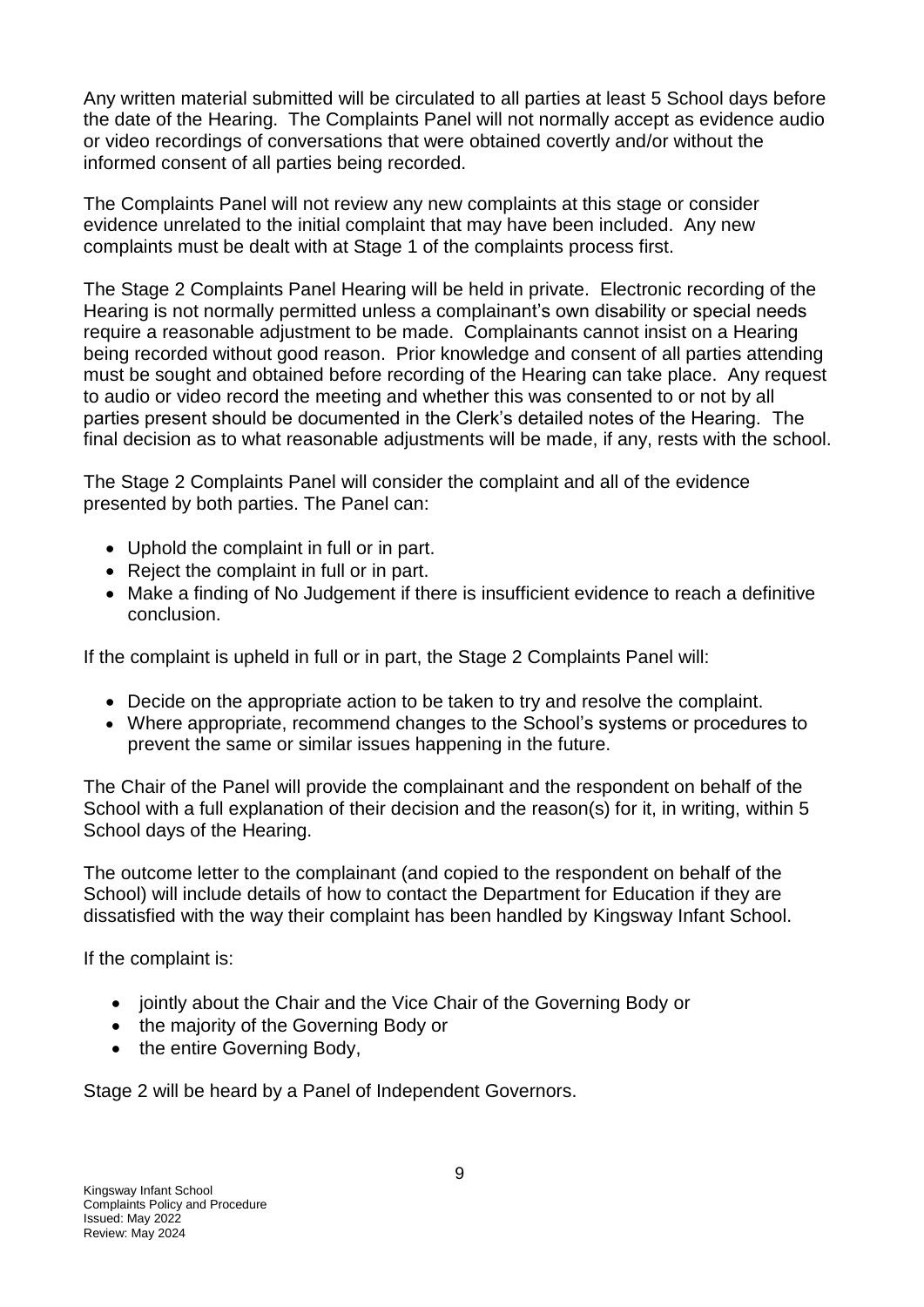The response will detail any actions taken to investigate the complaint and provide a full explanation of the decision(s) made and the reason(s) for them. Where appropriate, it will include details of actions Kingsway Infant School will take to try and resolve the complaint and to prevent the same issues from recurring.

The response will also advise the complainant how to escalate their complaint should they remain dissatisfied.

# **Stage 2**

#### **Governor Review - Complaints where a child no longer attends the School and is no longer on roll**

The purpose of this complaints process is to ensure that if an error has been made, or an injustice has occurred, action can be taken to try and provide a remedy. Where the complainant has removed their child from the School, it is impossible for the School to provide a remedy that will directly benefit them or their child.

However, as the Governing Body has a duty of care to pupils who remain on roll, where a child has left the School, it will ensure that the circumstances of any complaint made are reviewed so that the Governing Body is satisfied that the School had acted appropriately and that the relevant policies and procedures had been followed correctly.

Under this policy and procedure, where a child no longer attends the School and their name has been removed from the School roll, the Chair of Governors has the discretion to commission a Stage 2 Governor Review instead of a Stage 2 Complaints Panel. The Chair of Governors will choose one of the two options, to ensure that the complaint is investigated appropriately and that the complaints process can be concluded, however, the final decision as to which option they choose is entirely at their discretion.

If a decision is taken to commission a Stage 2 Governor Review instead of a Stage 2 Complaints Panel Hearing, the Chair of Governors will appoint a Governor who has had no prior involvement in the complaint to undertake this. If a Governor cannot be appointed from the School's own Governing Body (for example due to sickness or other prior commitments), the Chair of Governors will appoint an independent Governor from another local School or through the Local Authority's Governor Services Unit.

Once a Governor has been appointed, they will review the original complaint, the Stage 1 Investigation and response, the complainant's reply to the Stage 1 response (including their escalation request) and any further evidence the complainant has submitted (this must relate to the complaint and cannot be in relation to new matters).

When the review is complete, either the Chair of Governors or the Governor who conducted the review will write to the complainant to inform them whether the complaint has been upheld or rejected, in full or in part, and of any changes to practice and procedures which have been agreed by the Governing Body.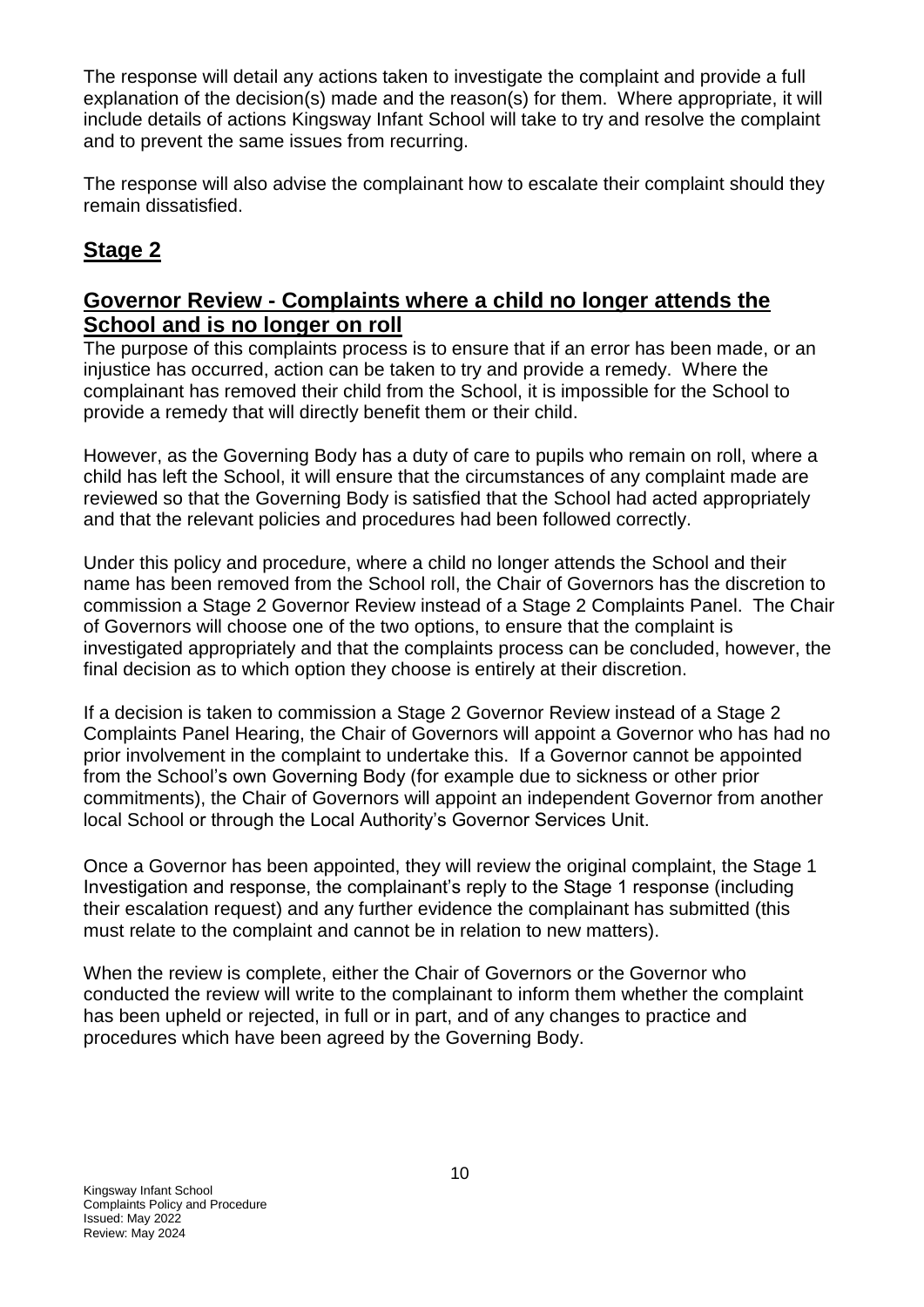## **Further recourse**

#### **Special Educational Needs provision complaints**

If your complaint is about the way the School has been delivering the provision set out in Section F of your child's Education, Health and Care Plan (EHCP), you may complain further to the Local Authority that maintains your child's EHCP.

If the EHCP is maintained by Hertfordshire County Council, you may complain further by setting out the detail of your complaint and sending it to:

Customer Service Team – Complaints Postal Point: CHO118 Resources Department County Hall Hertford SG13 8DF Email: [cs.complaints@hertfordshire.gov.uk](mailto:cs.complaints@hertfordshire.gov.uk)

Once in receipt of your complaint, the Complaints Manager for Children's Services will ensure that the Local Authority completes a Section F Provision Checklist. This process entails a Provision Checklist being drawn up directly from Section F of the EHCP. A Senior SEND Officer will then visit the School in order to work through the checklist point by point and complete it. The Senior SEND Officer will seek the comments of the Headteacher, Senior Leadership Team, SENCo and Governors as appropriate, as well as any other information or advice that they deem necessary.

Once the Provision Checklist has been completed, the Local Authority will notify the complainant of the outcome in writing, enclosing a copy of the checklist. A copy of the outcome letter and Checklist will also be sent to the School for its information and record keeping. This process will take up to 25 working days (of the Local Authority) to conclude.

Complainants who remain dissatisfied following further investigation of their Special Educational Needs provision complaint by the Local Authority may complain to the Secretary of State who may decide to conduct an additional investigation. The contact details for the Secretary of State are set out below.

#### **Complaints of any other nature**

If the complainant believes that the School did not handle their complaint correctly in accordance with this complaints policy and procedure or that it acted unlawfully or unreasonably in exercising its duties under education law, they can approach the Department for Education (DFE) after they have exhausted the School's complaints process at Stage 2.

The DFE will not normally re-investigate the substance of a complaint or overturn any decisions made by Kingsway Infant School. They will consider whether the School has adhered to education legislation and any statutory policies relevant to the complaint. The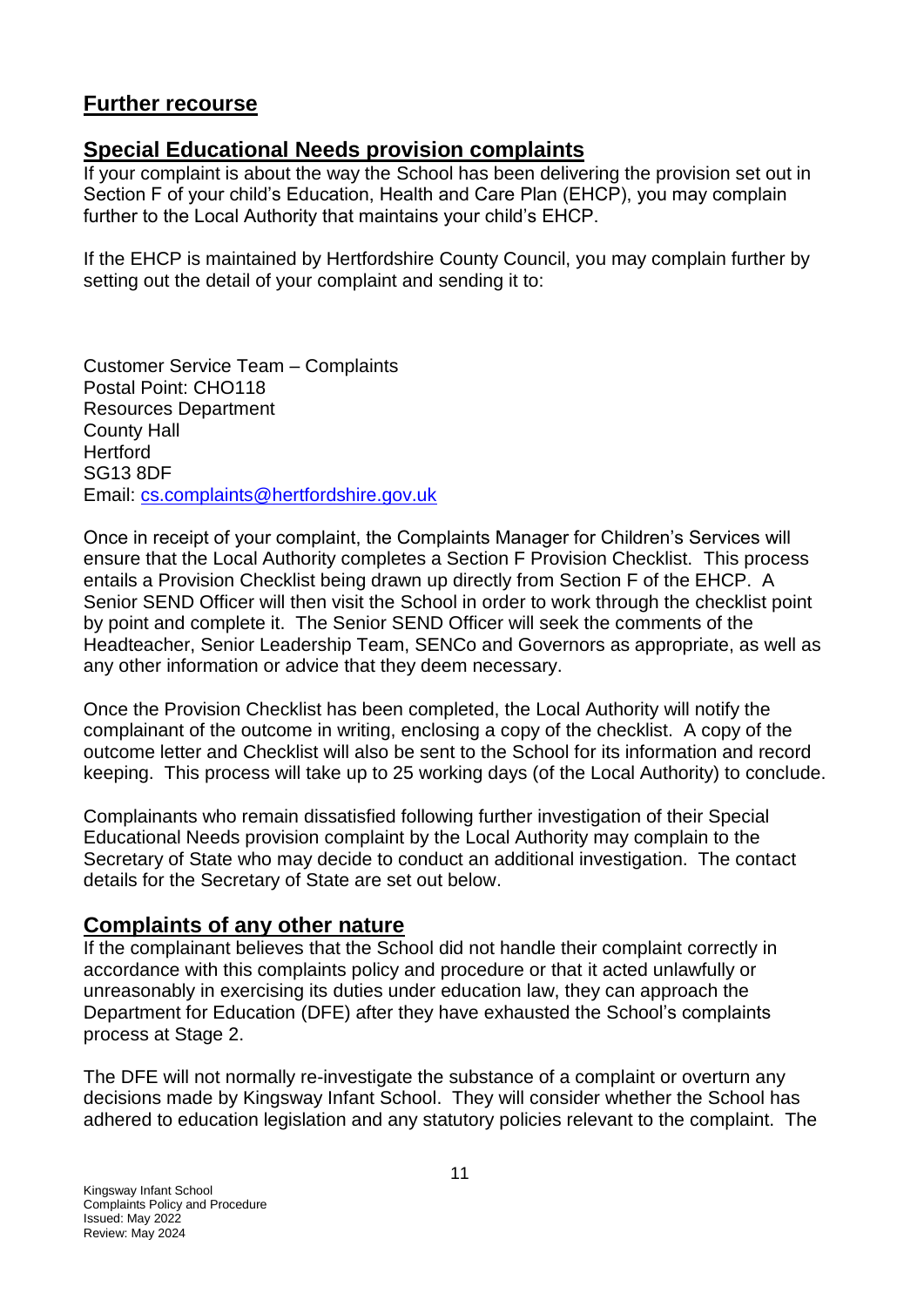DFE will not substitute its decision for that of the Stage 2 Complaints Panel simply because the complainant disagrees with it.

The complainant can refer their complaint to the Secretary of State at the Department for Education online at [www.education.gov.uk/contactus,](http://www.education.gov.uk/contactus) by telephone on 0370 000 2288 or by writing to:

Department for Education Piccadilly Gate Store Street **Manchester** M1 2WD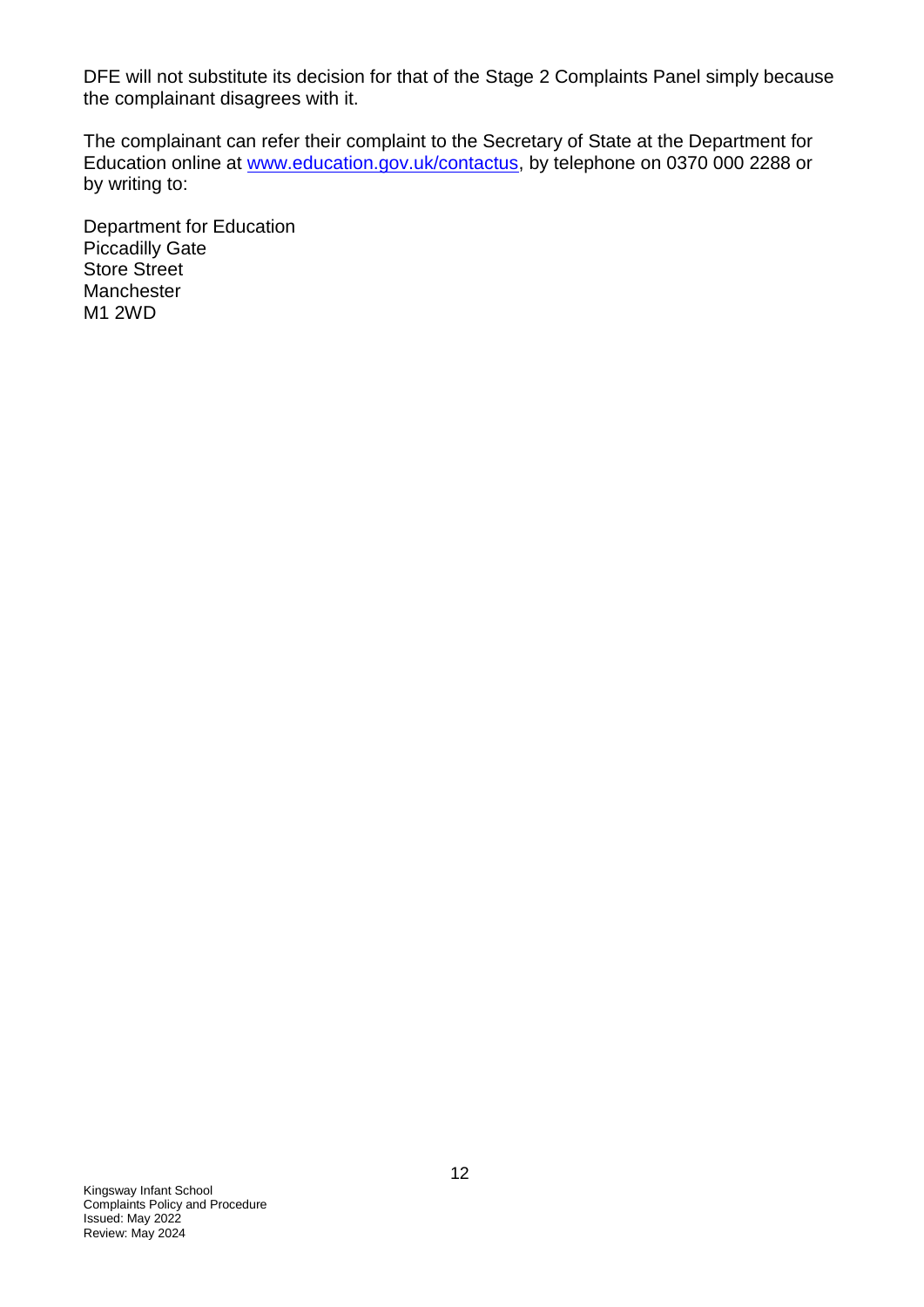# **Roles and Responsibilities**

## **Complainant**

The complainant should:

- Explain their complaint in full as swiftly as possible.
- Co-operate fully with the School to try and resolve the complaint.
- Respond promptly to requests for information or meetings.
- Agree the details of their complaint and their desired outcomes in a timely way if clarification is requested.
- Ask for assistance if or when needed.
- Treat everybody involved in their complaint and the complaints process with dignity and respect.
- Refrain from publicising the details of their complaint on social media and respect confidentiality.
- Refrain from making allegations and threats.

If the complainant fails or refuses to follow the above, the School may have to suspend its consideration of their complaint, either temporarily or permanently, depending on the nature of the complainant's behaviour and how this affects the School's handling of the complaint. In such circumstances, the School also reserves the right to invoke its Policy and Procedure for Managing Persistent and Vexatious Behaviour and Complaints (contained in Appendix 3).

#### **Investigator (if one is required or appointed)**

This could be the Headteacher or another member of the School's Senior Leadership Team. The Investigator's role is to establish the facts relevant to the complaint by:

- Providing a comprehensive, open, transparent and fair consideration of the complaint through:
	- o Sensitive and thorough interviewing of the complainant to establish what has happened and who has been involved.
	- o Interviewing any staff, children, young people or any other people relevant to the complaint.
	- o Consideration of records and other relevant information.
	- o Analysing information.
	- o Referring to any relevant School policies and procedures that apply.
- Liaising with the complainant and the Complaints Co-ordinator as appropriate to try and identify how the complaint may best be resolved.

The Investigator should:

- Conduct interviews with an open mind and be prepared to persist in their questioning if they deem this necessary.
- Keep notes of interviews or arrange for an independent note taker to document the meeting.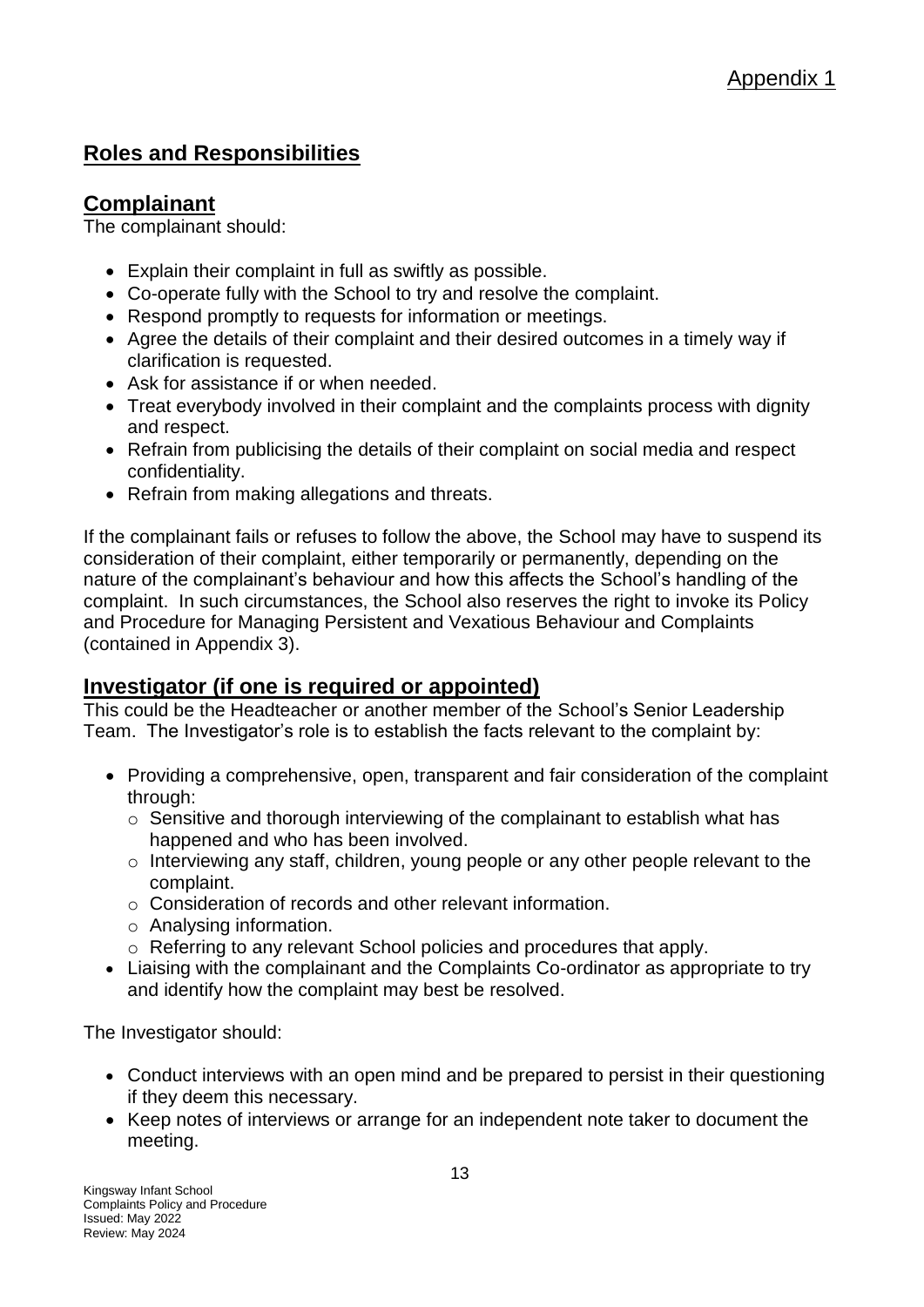- Ensure that any papers produced during the investigation are kept securely pending further consideration of the complaint.
- Be mindful of the timescales to respond.
- If the Investigator is somebody other than the Headteacher, then they should prepare a comprehensive report for the Headteacher or the Stage 2 Complaints Panel that sets out the facts, tries to identify solutions and makes recommendations to try and resolve the issues.

The Headteacher or Stage 2 Complaints Panel will then determine whether to uphold or reject the complaint in full or in part and communicate their finding(s) to the complainant, providing the appropriate escalation details.

## **Complaints Co-ordinator**

This could be the Headteacher, a Designated Complaints Governor or a member of School staff providing administrative support.

The Complaints Co-ordinator should:

- Ensure that the complainant is updated at each stage of the School's complaints process.
- Liaise with staff members, the Headteacher, the Chair of Governors, the Clerk and any another relevant sources of information or support, to ensure a smooth and effective complaints process.
- Remain mindful of issues regarding:
	- $\circ$  Sharing third party information.
	- o Additional support. This may be needed, for example, by complainants when making a complaint, including an Interpreter or where the complainant is a child or young person.
- Keep accurate records and store them securely.

## **Clerk to the Governing Body**

The Clerk is the point of contact for the complainant, the respondent on behalf of the School and the Stage 2 Complaints Panel. They should:

- Ensure that everybody involved in the complaints process is aware of their legal rights and responsibilities, including any under legislation relating to School complaints, education law, the Equality Act 2010, the Freedom of Information Act 2000, the Data Protection Act (DPA) 2018 and the General Data Protection Regulations (GDPR).
- Set the date, time and venue of the meeting, ensuring that the dates are convenient to all parties if they are invited to attend (unless three proposed dates have been declined without good reason in which case the Clerk or the Chair of Governors will decide when the Hearing will be). They should also ensure that the venue and proceedings are accessible for all attendees.
- Collate any written material relevant to the complaint (for example; the Stage 1 paperwork, the respondent on behalf of the School's submission, the complainant's submission and signed, dated witness statements) and send it to all parties in advance of the meeting within an agreed timescale (including the Panel).
- Take detailed notes of the Stage 2 Complaints Panel Hearing.
- Provide a copy of their detailed notes to either or both parties if requested to do so.
- Notify both parties of the Panel's findings.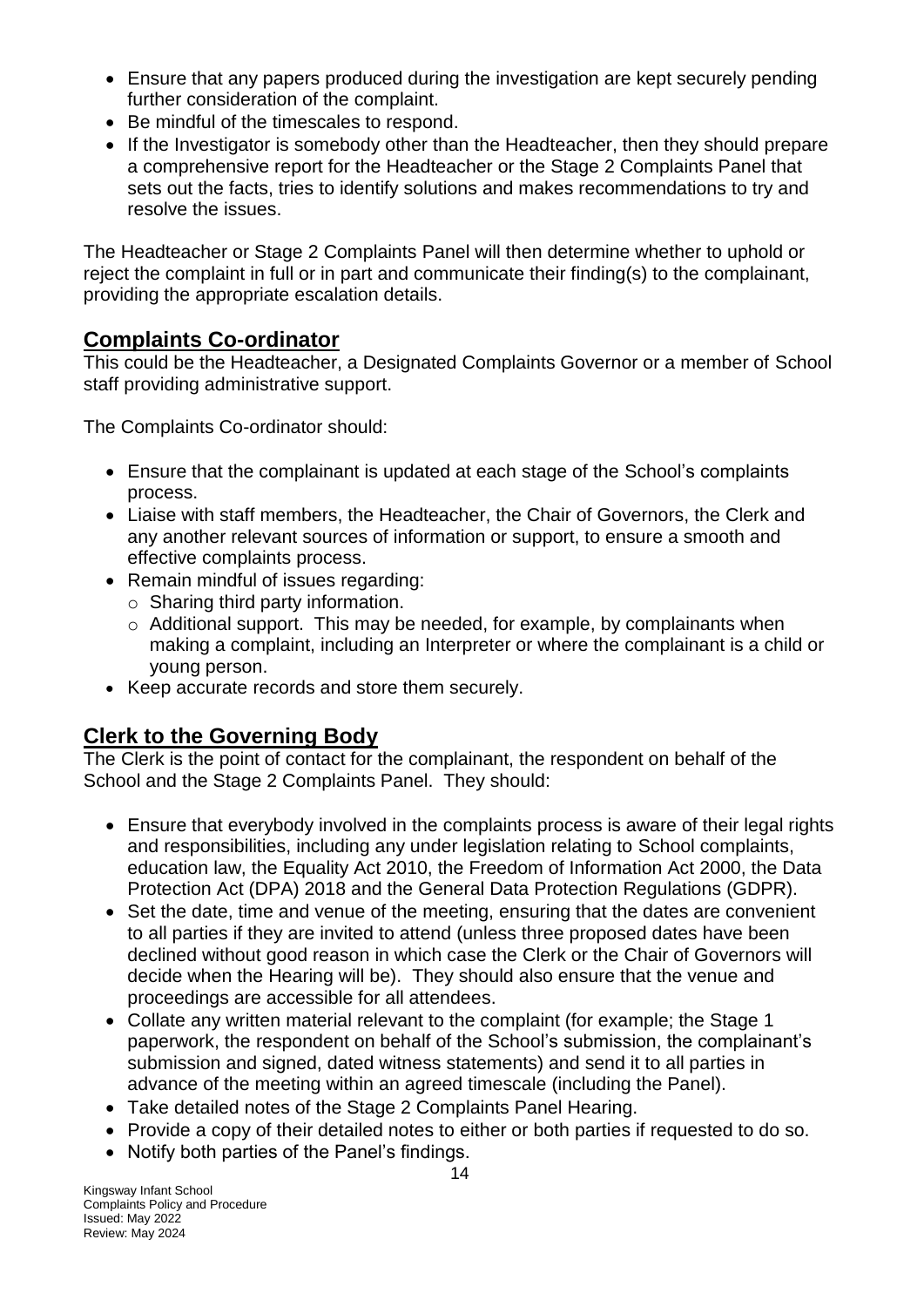# **Chair of the Stage 2 Complaints Panel**

The Chair of the Stage 2 Complaints Panel will be appointed in advance of the Hearing and should ensure that:

- Both parties are asked (via the Clerk) to provide any additional information relating to the complaint by a specified date in advance of the Hearing.
- The Hearing is conducted fairly and impartially, is not adversarial, and that, if all parties are invited to attend, everyone is treated with respect and courtesy.
- Complainants who may not be used to attending such Hearings are put at ease insofar as possible. This is particularly important if the complainant is a child or young person.
- The remit of the Complaints Panel is explained to both parties.
- Written material is seen by everyone in attendance, provided it does not breach confidentiality or any individual's rights to privacy under the DPA 2018 or GDPR.
- If a new issue arises, it would be useful to give everyone the opportunity to consider it and comment upon it. This may require an adjournment of the Hearing. New issues would need to be passed back for consideration at Stage 1 first.
- Both the complainant and the respondent on behalf of the School are given the opportunity to put forward their case and seek clarity, either through written submissions ahead of the Hearing or verbally in the Hearing itself.
- No cross questioning is permitted. All questioning is conducted by the Panel.
- The issues are addressed.
- Key findings of fact are made.
- The Panel is open-minded and acts independently.
- No member of the Panel has an external interest in the outcome of the proceedings or has had any involvement at an earlier stage of the complaints process.
- The Clerk takes detailed notes of the Hearing.
- They liaise with the Clerk whenever the need arises (and the Complaints Coordinator, if the School has one).

## **Stage 2 Complaints Panel Member**

Stage 2 Complaints Panel Members should remain mindful that:

- The Hearing must be independent and impartial and should be seen to be so.
- No Governor may sit on the Panel if they have had prior involvement in the complaint or in the circumstances surrounding it.
- The aim of the Hearing should be to try and resolve the complaint and achieve reconciliation between the School and the complainant wherever possible.
- The complainant may not be satisfied with the outcome if the Panel does not find in their favour. It may only be possible to establish the facts and make recommendations.
- Many complainants will feel nervous in a formal setting such as this.
- Parents and carers often feel emotional when discussing issues that affect their children.
- Extra care needs to be taken if the complainant is a child or young person and they are present during all or part of the Hearing.
- Careful consideration of the atmosphere and proceedings should be given to ensure that a child or young person does not feel intimidated.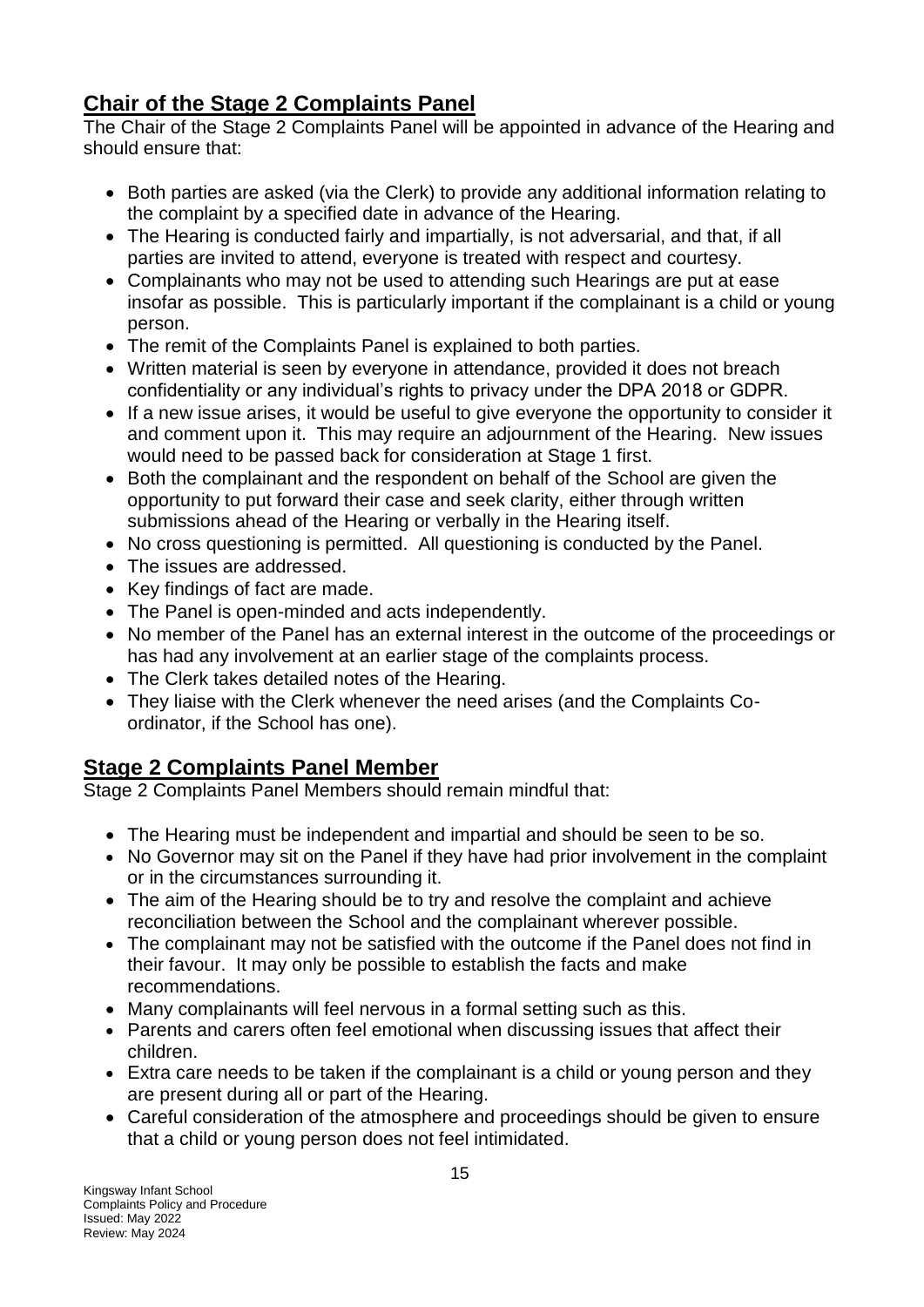- The Panel should respect the views of a child or young person and give them equal consideration to those of adults.
- If a child or young person is the complainant, the Panel should ask them in advance if any support is needed to help them present their complaint.
- Where a child or young person's parent or carer is the complainant, the Panel should give them the opportunity to say which parts of the meeting, if any, the child or young person would like to be present for.
- The complainant should be advised that it may not be agreed for a child or young person to attend a Hearing if the Panel considers that it is not in the child or young person's best interests.
- The welfare and best interests of the child or young person should remain at the forefront at all times.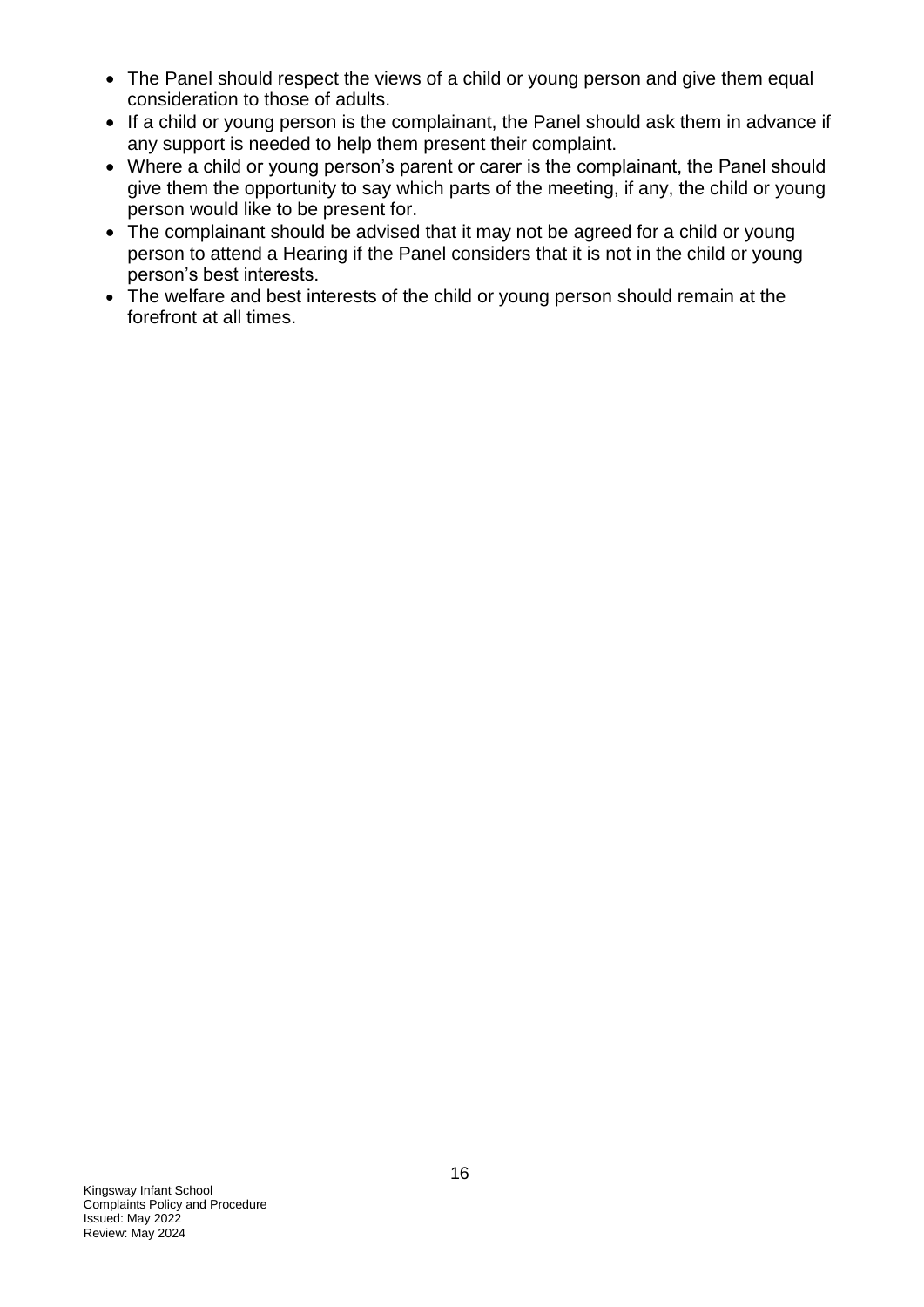# **Formal Complaint Form**

| Name:                 |                                                                                |  |  |  |  |
|-----------------------|--------------------------------------------------------------------------------|--|--|--|--|
| <b>Address:</b>       |                                                                                |  |  |  |  |
| Postcode:             |                                                                                |  |  |  |  |
| <b>Email address:</b> |                                                                                |  |  |  |  |
| <b>Telephone No:</b>  | Day:                                                                           |  |  |  |  |
|                       | Evening:                                                                       |  |  |  |  |
|                       | <b>Mobile:</b>                                                                 |  |  |  |  |
|                       | What is the nature of your complaint? (Please use additional sheets if needed) |  |  |  |  |
|                       |                                                                                |  |  |  |  |
|                       |                                                                                |  |  |  |  |
|                       |                                                                                |  |  |  |  |
|                       |                                                                                |  |  |  |  |
|                       |                                                                                |  |  |  |  |
|                       |                                                                                |  |  |  |  |
|                       |                                                                                |  |  |  |  |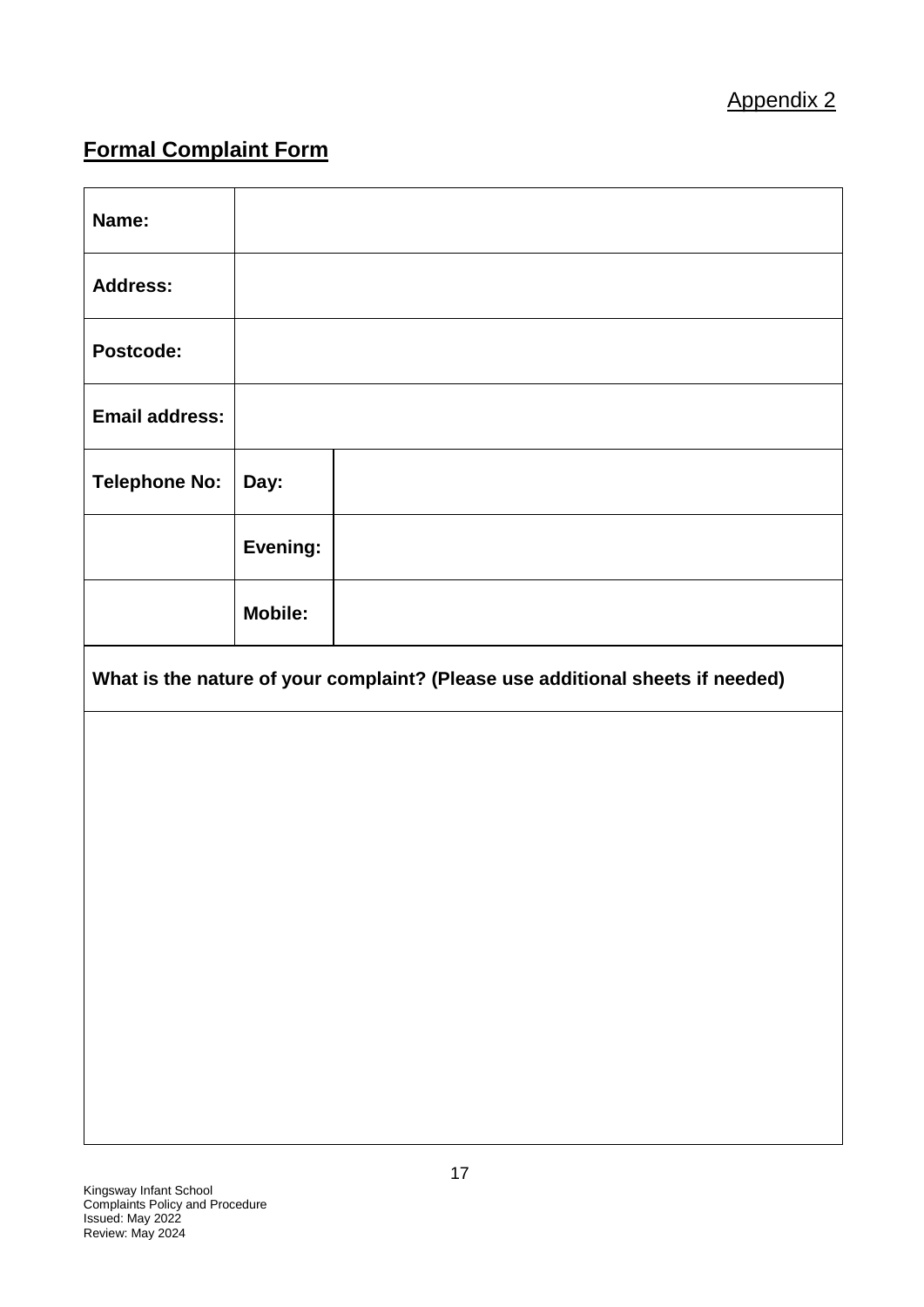| Have you raised your issue(s) with<br>your child's Class Teacher at the<br>informal stage? If so, when did you<br>do this? | Yes (inc. date) | <b>No</b> |  |  |  |
|----------------------------------------------------------------------------------------------------------------------------|-----------------|-----------|--|--|--|
| Have you complained to the<br><b>Headteacher at Stage 1?</b>                                                               | Yes (inc. date) | <b>No</b> |  |  |  |
| What happened when you complained to the Headteacher?                                                                      |                 |           |  |  |  |
|                                                                                                                            |                 |           |  |  |  |
|                                                                                                                            |                 |           |  |  |  |
|                                                                                                                            |                 |           |  |  |  |
| What are your desired outcomes?                                                                                            |                 |           |  |  |  |
|                                                                                                                            |                 |           |  |  |  |
|                                                                                                                            |                 |           |  |  |  |
|                                                                                                                            |                 |           |  |  |  |
|                                                                                                                            |                 |           |  |  |  |
| Signed:<br>Date:                                                                                                           |                 |           |  |  |  |
|                                                                                                                            |                 |           |  |  |  |

Please return your completed complaint form to the School Office either by email at [admin@kingsway.herts.sch.uk](mailto:admin@kingsway.herts.sch.uk) or in hard copy format and it will be passed to the Headteacher or Chair of Governors, depending on what stage the complaint is at and what it is regarding.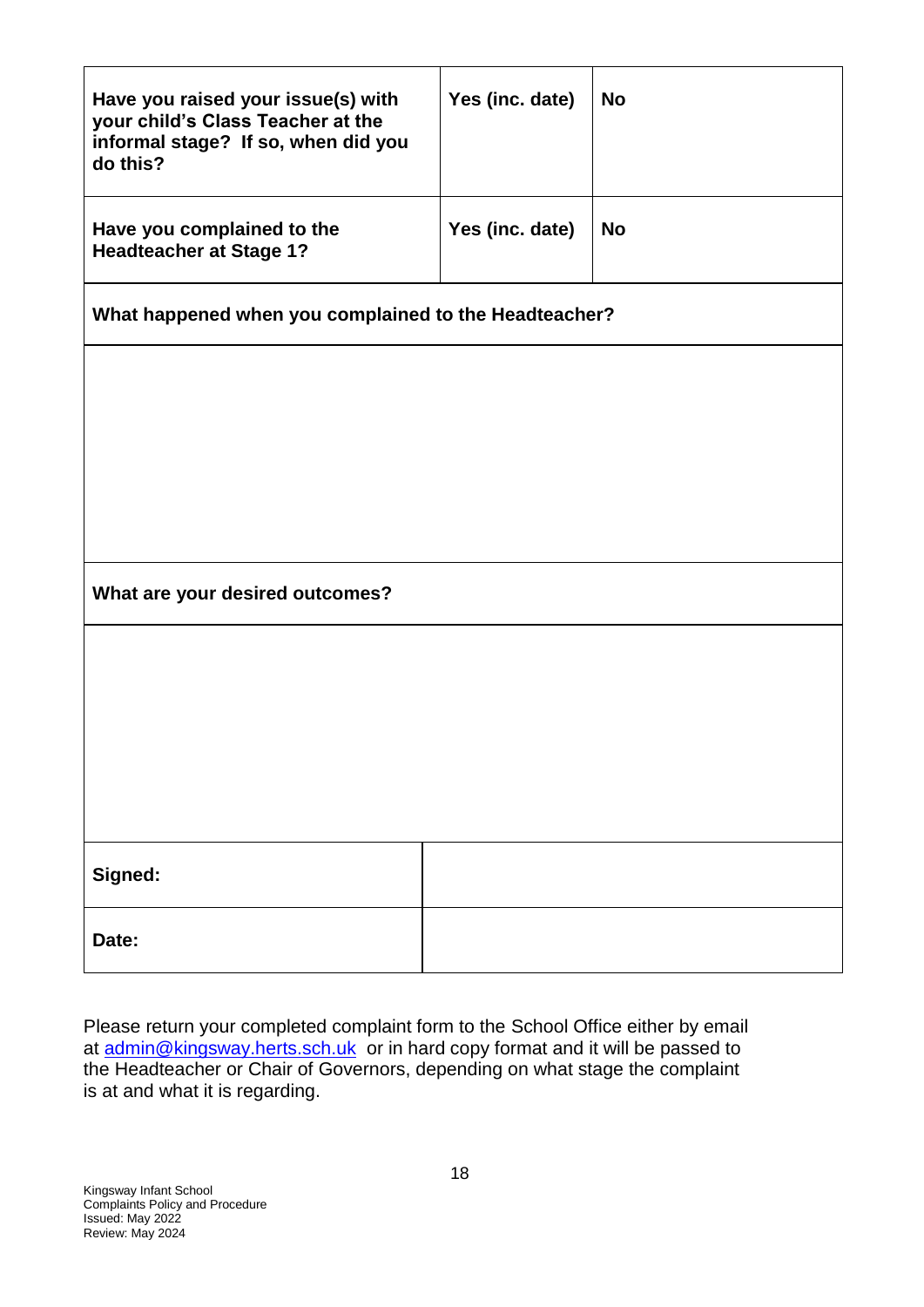# Appendix 3

#### **Kingsway Infant School Policy and Procedure for Managing Persistent and Vexatious Behaviour and Complaints**

Kingsway Infant School is committed to dealing with all complaints fairly and impartially and in accordance with the complaints policy and procedure that the Governing Body has adopted.

The School will not normally limit the amount of contact that parents, carers or complainants have with us; however, the School does not expect its staff to tolerate unreasonable behaviour and we will take decisive action to protect staff from such behaviour, including any that the School deems to be abusive, offensive or threatening.

Kingsway Infant School defines unreasonable behaviour as that which affects the smooth and efficient running of the School on a daily basis, or that which hinders the School's consideration of complaints because of the frequency or nature of the complainant's contact with the School, such as, if the complainant:

- Refuses to articulate their complaint or specify the grounds of a complaint or the outcomes sought by raising the complaint, despite offers of assistance.
- Refuses to co-operate with the complaints process at any stage.
- Refuses to accept that certain issues are not within the scope of the complaints process.
- Insists on the complaint being dealt with in ways which are incompatible with the complaints process or with good practice, or only in a way that suits themselves.
- Introduces trivial or irrelevant information that they expect to be taken into account and commented upon.
- Raises detailed but unimportant questions and insists they are answered fully, often immediately and to their own timescales.
- Makes unfounded complaints about staff who are trying to deal with the issues and seeks to have them replaced.
- Seeks to change the basis of some or all of the complaint as the complaints process proceeds.
- Repeatedly makes the same complaint(s) (despite previous investigations or responses concluding that the complaint is unfounded or has been fully addressed).
- Refuses to accept the outcome of the complaints process despite the fact that the process has been exhausted and correctly implemented, including signposting the complainant to the Department for Education (DFE).
- Seeks an unrealistic outcome.
- Makes excessive demands on School time by way of frequent, lengthy, complicated and stressful contact(s) with staff regarding the complaint, in person, in writing, by email and by telephone whilst the complaint is being dealt with.
- Uses threats to intimidate.
- Uses abusive, offensive or discriminatory language or violence.
- Makes and breaks contact with the School on an ongoing basis with varying time delays in between.
- Knowingly provides false information.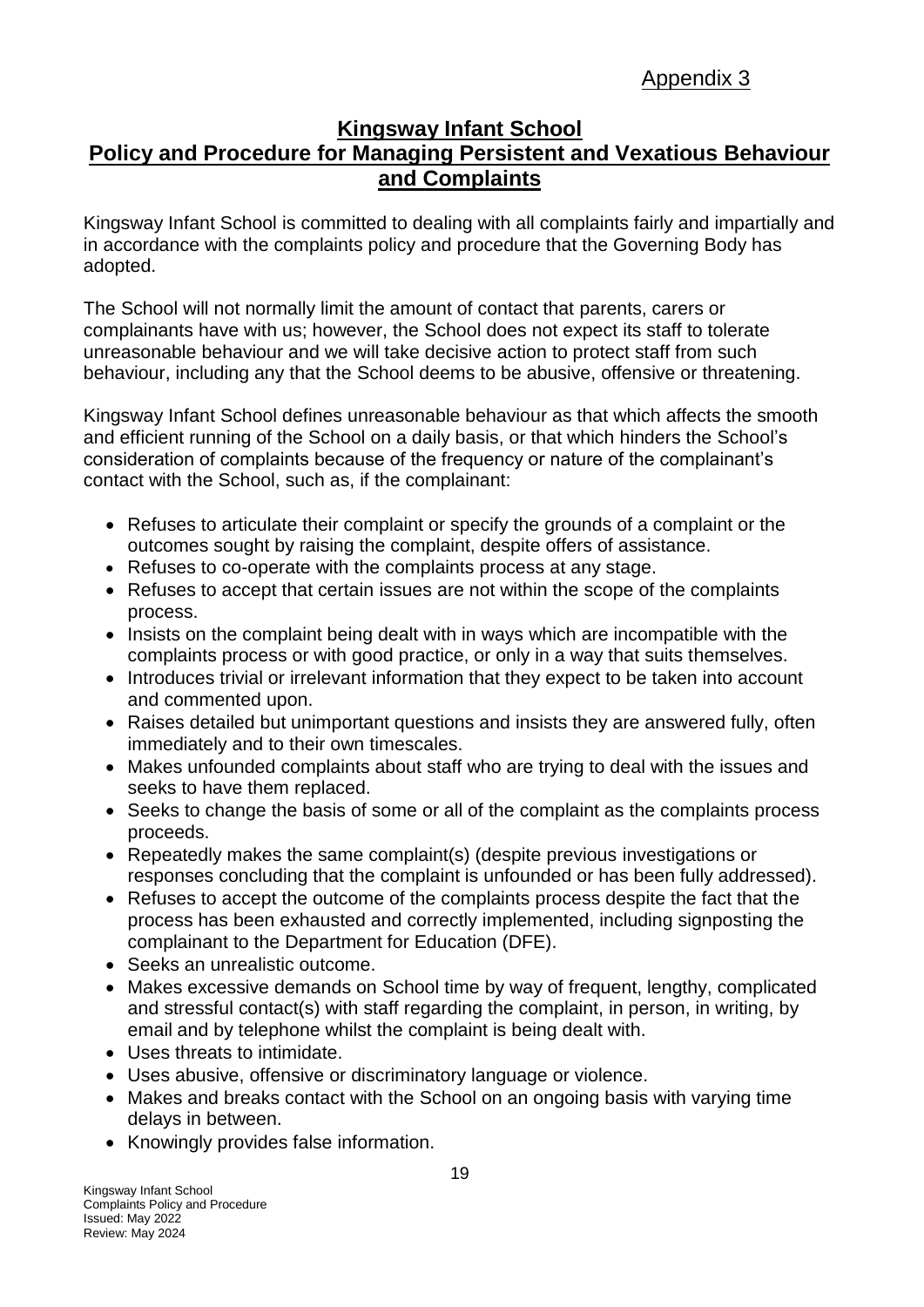- Persistently approaches various individuals at the School, as well as the Local Authority, Ofsted and the Department for Education, etc, through different routes about the same issue(s) in the hope of eliciting different responses.
- Publishes what the School deems to be inappropriate or unacceptable information on social media or other platforms.

Complainants should try to limit their communication with the School where it relates to their complaint, whilst the complaint is being progressed through the complaints process. It is unhelpful and unnecessary if repeated correspondence is sent (either by letter, phone, email or text), as it could delay the outcome(s) being finalised.

Wherever possible, the Headteacher or Chair of Governors will discuss any concerns with the Complainant/Parent/Carer about their behaviour informally before deciding to invoke this policy and procedure for managing persistent and vexatious behaviour and complaints.

If any unreasonable behaviour continues after the Headteacher or Chair of Governors has spoken informally with the Complainant/Parent/Carer, the Headteacher will write to them. The Headteacher will confirm that the School deems their behaviour to be persistent and/or vexatious and will ask them to stop behaving in this way.

Wherever Complainants/Parents/Carers continue to contact Kingsway Infant School excessively, causing a significant level of disruption, the School will consider whether to impose some or all of the following communication restrictions and confirm this in writing accordingly:

- Requesting that contact only takes place in a particular form (e.g. letters only).
- Requiring contact to take place with a designated member of Staff (e.g. the Headteacher).
- Restricting telephone calls to specified days and times.
- Asking the complainant to enter into an agreement about their future contact with the School.
- Informing the complainant that if they do not follow this advice (as stated above), any further communication/correspondence that does not present significant new matters or new information will only be kept on file and will not be acknowledged or responded to.
- If the complainant tries to re-open an issue that has already been considered through the complaints process, the Chair of Governors will inform them in writing that the process has been exhausted, that the matter is now closed, and that the School will not enter into any further correspondence about it.

The decision of the Headteacher or Chair of Governors to invoke this policy and procedure (and any communication restrictions imposed as a result) is final and cannot be challenged or overturned through the School's complaints process. This is because the decision will be reviewed by the Headteacher or Chair of Governors after six months. If the Complainant/Parent/Carer's behaviour has remained the same or worsened, the Headteacher or Chair of Governors reserves the right to extend the communication restrictions for a further six months each time they review the situation. If the Complainant/Parent/Carer's behaviour has improved to a level that the School deems acceptable, then communication restrictions will be lifted on the proviso that should matters